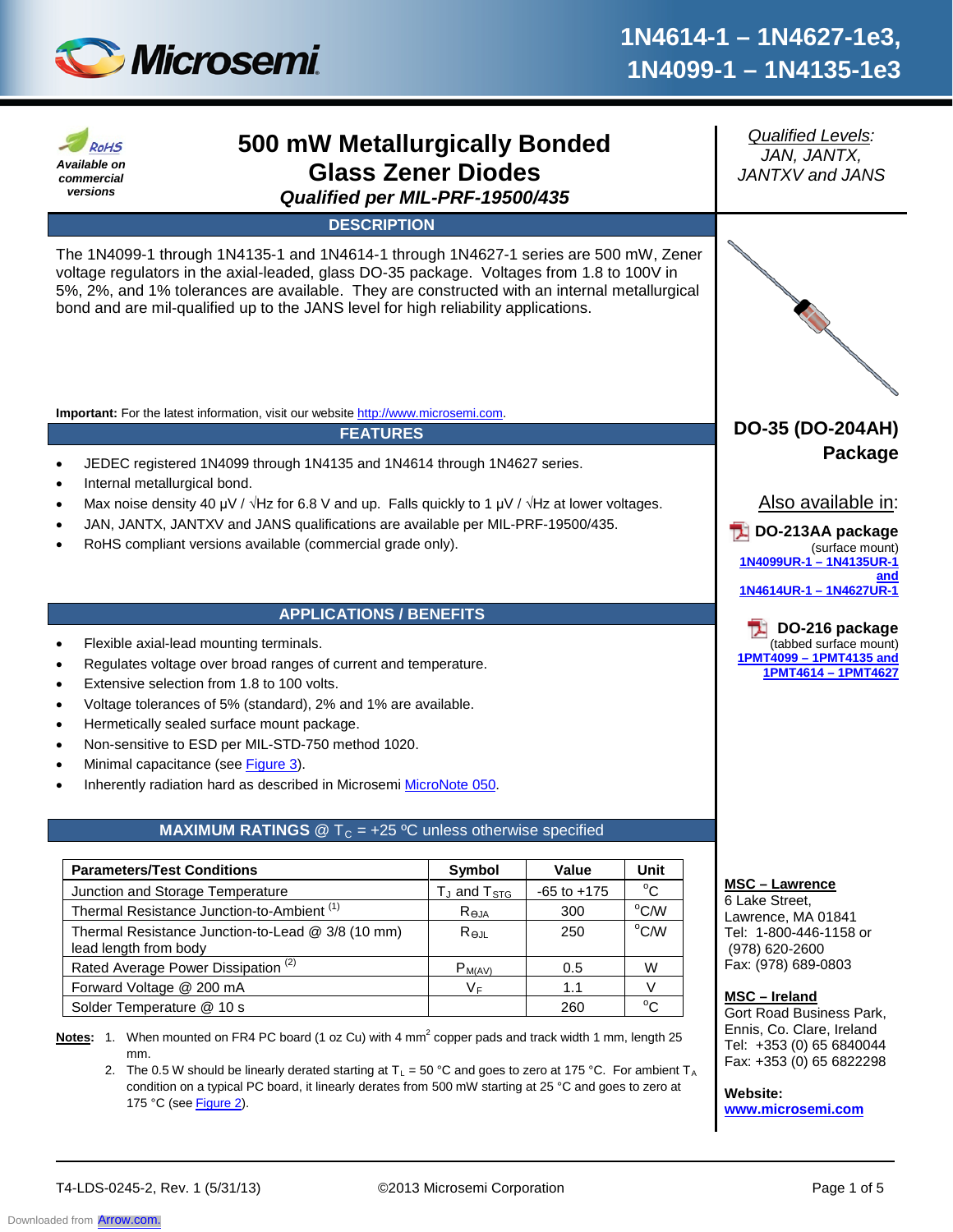

# **MECHANICAL and PACKAGING**

- CASE: Hermetically sealed axial-lead glass DO-35 (DO-204AH) style package.
- TERMINALS: Tin-lead or RoHS compliant annealed matte-tin (on commercial grade only) plating. Solderable per MIL-STD-750, method 2026.
- POLARITY: Cathode indicated by band. The diode is to be operated with the banded end positive with respect to the opposite end for Zener regulation.
- MARKING: Part number.
- TAPE & REEL option: Standard per EIA-296 (add "TR" suffix to part number). Consult factory for quantities.
- WEIGHT: Approximately 0.2 grams.
- See Package Dimensions on last page.

## **PART NOMENCLATURE**



| <b>SYMBOLS &amp; DEFINITIONS</b> |                                                                                                                                                                                                                                                    |  |  |  |  |
|----------------------------------|----------------------------------------------------------------------------------------------------------------------------------------------------------------------------------------------------------------------------------------------------|--|--|--|--|
| Symbol                           | <b>Definition</b>                                                                                                                                                                                                                                  |  |  |  |  |
| $\alpha_{VZ}$                    | Temperature Coefficient of Regulator Voltage: The change in regulator voltage divided by the change in temperature<br>that caused it expressed in %/C or mV/°C.                                                                                    |  |  |  |  |
| $I_R$                            | Reverse Current: The maximum reverse (leakage) current that will flow at the specified voltage and temperature.                                                                                                                                    |  |  |  |  |
| $I_z$ , $I_{ZT}$ , $I_{ZK}$      | Regulator Current: The dc regulator current ( $I_z$ ), at a specified test point ( $I_{ZT}$ ), near breakdown knee ( $I_{ZK}$ ).                                                                                                                   |  |  |  |  |
| lzm                              | Maximum Regulator (Zener) Current: The maximum rated dc current for the specified power rating.                                                                                                                                                    |  |  |  |  |
| $N_D$                            | Noise Density: The noise generated over a specified frequency bandwidth usually specified in terms of mV/ $\forall$ Hz.                                                                                                                            |  |  |  |  |
| $V_{R}$                          | Reverse Voltage: The reverse voltage dc value, no alternating component.                                                                                                                                                                           |  |  |  |  |
| V <sub>z</sub>                   | Zener Voltage: The Zener voltage the device will exhibit at a specified current $(1Z)$ in its breakdown region.                                                                                                                                    |  |  |  |  |
| $Z_{ZT}$ or $Z_{ZK}$             | Dynamic Impedance: The small signal impedance of the diode when biased to operate in its breakdown region at a<br>specified rms current modulation (typically 10% of $I_{ZT}$ or $I_{ZK}$ ) and superimposed on $I_{ZT}$ or $I_{ZK}$ respectively. |  |  |  |  |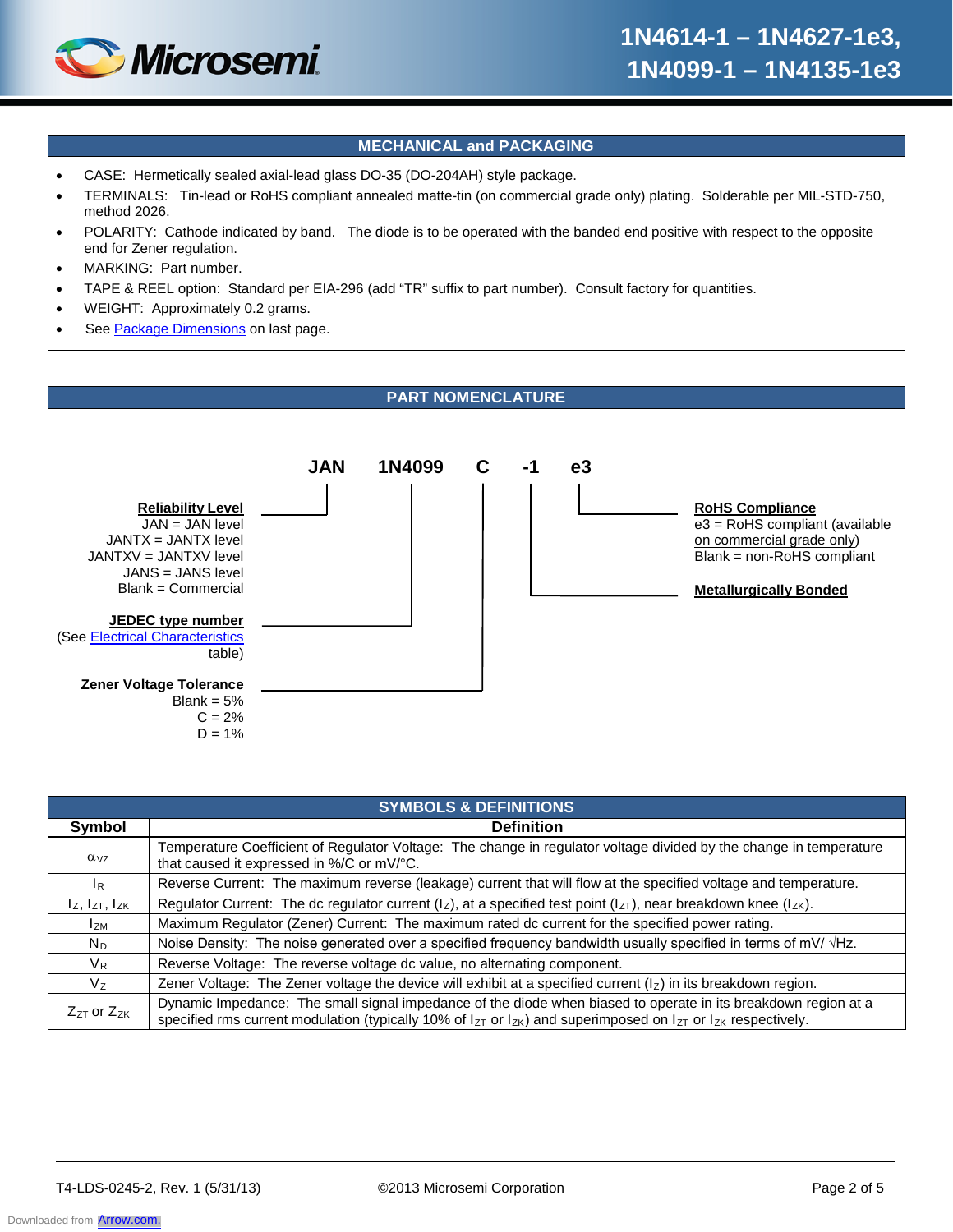

| <b>ELECTRICAL CHARACTERISTICS @ 25 °C unless otherwise stated</b> |                                                                                      |                                                      |                                                                            |                                                                             |              |                                                                        |                                                                |                                                                               |
|-------------------------------------------------------------------|--------------------------------------------------------------------------------------|------------------------------------------------------|----------------------------------------------------------------------------|-----------------------------------------------------------------------------|--------------|------------------------------------------------------------------------|----------------------------------------------------------------|-------------------------------------------------------------------------------|
| <b>INDUSTRY</b><br><b>PART</b><br><b>NUMBER*</b><br>(Note 1)      | <b>NOMINAL</b><br><b>ZENER</b><br><b>VOLTAGE</b><br>$V_z \otimes I_{ZT}$<br>(Note 2) | <b>ZENER</b><br><b>TEST</b><br><b>CURRENT</b><br>Izτ | <b>MAXIMUM</b><br><b>ZENER</b><br><b>IMPEDANCE</b><br>$Z_{ZT}$<br>(Note 3) | <b>MAXIMUM</b><br><b>REVERSE</b><br><b>CURRENT</b><br>$I_R$ $\otimes$ $V_R$ |              | <b>MAXIMUM</b><br><b>NOISE</b><br><b>DENSITY</b><br>$N_D$ $@$ $I_{ZT}$ | <b>MAXIMUM</b><br><b>ZENER</b><br><b>CURRENT</b><br><b>IzM</b> | <b>MAXIMUM</b><br>TEMP. COEFF.<br>OF ZENER<br><b>VOLTAGE</b><br>$\alpha_{VZ}$ |
|                                                                   | <b>Volts</b>                                                                         | μA                                                   | Ohms                                                                       | μA                                                                          | <b>Volts</b> | µV/vHz                                                                 | mA                                                             | %C                                                                            |
| 1N4614-1                                                          | 1.8                                                                                  | 250                                                  | 1200                                                                       | 3.5                                                                         | 1.0          | 1                                                                      | 120.0                                                          | $-0.075$                                                                      |
| 1N4615-1                                                          | 2.0                                                                                  | 250                                                  | 1250                                                                       | 2.5                                                                         | 1.0          | 1                                                                      | 110.0                                                          | $-0.075$                                                                      |
| 1N4616-1                                                          | 2.2                                                                                  | 250                                                  | 1300                                                                       | 2.0                                                                         | 1.0          | 1                                                                      | 100.0                                                          | $-0.075$                                                                      |
| 1N4617-1                                                          | 2.4                                                                                  | 250                                                  | 1400                                                                       | 1.0                                                                         | 1.0          | 1                                                                      | 95.0                                                           | $-0.075$                                                                      |
| 1N4618-1                                                          | 2.7                                                                                  | 250                                                  | 1500                                                                       | 0.5                                                                         | 1.0          | 1                                                                      | 90.0                                                           | $-0.075$                                                                      |
| 1N4619-1                                                          | 3.0                                                                                  | 250                                                  | 1600                                                                       | 0.4                                                                         | 1.0          | 1                                                                      | 87.0                                                           | $-0.075$                                                                      |
| 1N4620-1                                                          | 3.3                                                                                  | 250                                                  | 1650                                                                       | 3.5                                                                         | 1.5          | 1                                                                      | 85.0                                                           | $-0.075$                                                                      |
| 1N4621-1                                                          | 3.6                                                                                  | 250                                                  | 1700                                                                       | 3.5                                                                         | 2.0          | $\mathbf{1}$                                                           | 83.0                                                           | $-0.065$                                                                      |
| 1N4622-1                                                          | 3.9                                                                                  | 250                                                  | 1650                                                                       | 2.5                                                                         | 2.0          | 1                                                                      | 80.0                                                           | $-0.060$                                                                      |
| 1N4623-1                                                          | 4.3                                                                                  | 250                                                  | 1600                                                                       | 2.0                                                                         | 2.0          | 1                                                                      | 77.0                                                           | $-0.050$                                                                      |
| 1N4624-1                                                          | 4.7                                                                                  | 250                                                  | 1550                                                                       | 5.0                                                                         | 3.0          | 1                                                                      | 75.0                                                           | $-0.050,+0.020$                                                               |
| 1N4625-1                                                          | 5.1                                                                                  | 250                                                  | 1500                                                                       | 5.0                                                                         | 3.0          | 2                                                                      | 70.0                                                           | $-0.045,+0.030$                                                               |
| 1N4626-1                                                          | 5.6                                                                                  | 250                                                  | 1400                                                                       | 5.0                                                                         | 4.0          | 4                                                                      | 65.0                                                           | $-0.020,+0.040$                                                               |
| 1N4627-1                                                          | 6.2                                                                                  | 250                                                  | 1200                                                                       | 5.0                                                                         | 5.0          | 5                                                                      | 61.0                                                           | $-0.010,+0.050$                                                               |
| 1N4099-1                                                          | 6.8                                                                                  | 250                                                  | 200                                                                        | 1.0                                                                         | 5.2          | 40                                                                     | 56.0                                                           | $+0.060$                                                                      |
| 1N4100-1                                                          | 7.5                                                                                  | 250                                                  | 200                                                                        | 1.0                                                                         | 5.7          | 40                                                                     | 51.0                                                           | $+0.065$                                                                      |
| 1N4101-1                                                          | 8.2                                                                                  | 250                                                  | 200                                                                        | 0.5                                                                         | 6.3          | 40                                                                     | 46.0                                                           | $+0.070$                                                                      |
| 1N4102-1                                                          | 8.7                                                                                  | 250                                                  | 200                                                                        | 0.5                                                                         | 6.7          | 40                                                                     | 44.0                                                           | $+0.075$                                                                      |
| 1N4103-1                                                          | 9.1                                                                                  | 250                                                  | 200                                                                        | 0.5                                                                         | 7.0          | 40                                                                     | 42.0                                                           | $+0.080$                                                                      |
| 1N4104-1                                                          | 10.0                                                                                 | 250                                                  | 200                                                                        | 0.5                                                                         | 7.6          | 40                                                                     | 38.0                                                           | $+0.080$                                                                      |
| 1N4105-1                                                          | 11.0                                                                                 | 250                                                  | 200                                                                        | 0.05                                                                        | 8.5          | 40                                                                     | 35.0                                                           | $+0.080$                                                                      |
| 1N4106-1                                                          | 12.0                                                                                 | 250                                                  | 200                                                                        | 0.05                                                                        | 9.2          | 40                                                                     | 32.0                                                           | $+0.080$                                                                      |
| 1N4107-1                                                          | 13.0                                                                                 | 250                                                  | 200                                                                        | 0.05                                                                        | 9.9          | 40                                                                     | 29.0                                                           | $+0.080$                                                                      |
| 1N4108-1                                                          | 14.0                                                                                 | 250                                                  | 200                                                                        | 0.05                                                                        | 10.7         | 40                                                                     | 27.0                                                           | $+0.085$                                                                      |
| 1N4109-1                                                          | 15.0                                                                                 | 250                                                  | 100                                                                        | 0.05                                                                        | 11.4         | 40                                                                     | 25.0                                                           | $+0.085$                                                                      |
| 1N4110-1                                                          | 16.0                                                                                 | 250                                                  | 100                                                                        | 0.05                                                                        | 12.2         | 40                                                                     | 24.0                                                           | $+0.085$                                                                      |
| 1N4111-1                                                          | 17.0                                                                                 | 250                                                  | 100                                                                        | 0.05                                                                        | 13.0         | 40                                                                     | 22.0                                                           | $+0.090$                                                                      |
| 1N4112-1                                                          | 18.0                                                                                 | 250                                                  | 100                                                                        | 0.05                                                                        | 13.7         | 40                                                                     | 21.0                                                           | $+0.090$                                                                      |
| 1N4113-1                                                          | 19.0                                                                                 | 250                                                  | 150                                                                        | 0.05                                                                        | 14.5         | 40                                                                     | 20.0                                                           | $+0.090$                                                                      |
| 1N4114-1                                                          | 20.0                                                                                 | 250                                                  | 150                                                                        | 0.01                                                                        | 15.2         | 40                                                                     | 19.0                                                           | $+0.090$                                                                      |
| 1N4115-1                                                          | 22.0                                                                                 | 250                                                  | 150                                                                        | 0.01                                                                        | 16.8         | 40                                                                     | 17.0                                                           | $+0.090$                                                                      |
| 1N4116-1                                                          | 24.0                                                                                 | 250                                                  | 150                                                                        | 0.01                                                                        | 18.3         | 40                                                                     | 16.0                                                           | $+0.090$                                                                      |
| 1N4117-1                                                          | 25.0                                                                                 | 250                                                  | 150                                                                        | 0.01                                                                        | 19.0         | 40                                                                     | 15.0                                                           | $+0.090$                                                                      |
| 1N4118-1                                                          | 27.0                                                                                 | 250                                                  | 150                                                                        | 0.01                                                                        | 20.5         | 40                                                                     | 14.0                                                           | $+0.090$                                                                      |
| 1N4119-1                                                          | 28.0                                                                                 | 250                                                  | 200                                                                        | 0.01                                                                        | 21.3         | 40                                                                     | 14.0                                                           | $+0.095$                                                                      |
| 1N4120-1                                                          | 30.0                                                                                 | 250                                                  | 200                                                                        | 0.01                                                                        | 22.8         | 40                                                                     | 13.0                                                           | $+0.095$                                                                      |
| 1N4121-1                                                          | 33.0                                                                                 | 250                                                  | 200                                                                        | 0.01                                                                        | 25.1         | 40                                                                     | 12.0                                                           | $+0.095$                                                                      |
| 1N4122-1                                                          | 36.0                                                                                 | 250                                                  | 200                                                                        | 0.01                                                                        | 27.4         | 40                                                                     | 11.0                                                           | $+0.095$                                                                      |
| 1N4123-1                                                          | 39.0                                                                                 | 250                                                  | 200                                                                        | 0.01                                                                        | 29.7         | 40                                                                     | 9.8                                                            | $+0.095$                                                                      |
| 1N4124-1                                                          | 43.0                                                                                 | 250                                                  | 250                                                                        | 0.01                                                                        | 32.7         | 40                                                                     | 8.9                                                            | $+0.095$                                                                      |
| 1N4125-1                                                          | 47.0                                                                                 | 250                                                  | 250                                                                        | 0.01                                                                        | 35.8         | 40                                                                     | 8.1                                                            | $+0.095$                                                                      |
|                                                                   |                                                                                      |                                                      |                                                                            |                                                                             |              |                                                                        |                                                                |                                                                               |
| 1N4126-1<br>1N4127-1                                              | 51.0<br>56.0                                                                         | 250<br>250                                           | 300<br>300                                                                 | 0.01<br>0.01                                                                | 38.8<br>42.6 | 40<br>40                                                               | $7.5\,$<br>6.7                                                 | $+0.100$<br>$+0.100$                                                          |
| 1N4128-1                                                          |                                                                                      | 250                                                  | 400                                                                        | 0.01                                                                        | 45.6         | 40                                                                     | 6.4                                                            | $+0.100$                                                                      |
| 1N4129-1                                                          | 60.0                                                                                 |                                                      | 500                                                                        | 0.01                                                                        |              | 40                                                                     | 6.1                                                            | $+0.100$                                                                      |
| 1N4130-1                                                          | 62.0                                                                                 | 250                                                  |                                                                            |                                                                             | 47.1         |                                                                        |                                                                |                                                                               |
|                                                                   | 68.0                                                                                 | 250                                                  | 700                                                                        | 0.01                                                                        | 51.7         | 40                                                                     | 5.6                                                            | $+0.100$                                                                      |
| 1N4131-1                                                          | 75.0                                                                                 | 250                                                  | 700                                                                        | 0.01                                                                        | 57.0         | 40                                                                     | 5.1                                                            | $+0.100$                                                                      |
| 1N4132-1                                                          | 82.0                                                                                 | 250                                                  | 800                                                                        | 0.01                                                                        | 62.4         | 40                                                                     | 4.6                                                            | $+0.100$                                                                      |
| 1N4133-1<br>1N4134-1                                              | 87.0                                                                                 | 250                                                  | 1000                                                                       | 0.01                                                                        | 66.2         | 40                                                                     | 4.4                                                            | $+0.100$                                                                      |
|                                                                   | 91.0                                                                                 | 250                                                  | 1200                                                                       | 0.01                                                                        | 69.2         | 40                                                                     | 4.2                                                            | $+0.100$                                                                      |

**\*JEDEC Registered Data.**

*SEE NOTES ON NEXT PAGE.*

Downloaded from **[Arrow.com.](http://www.arrow.com)**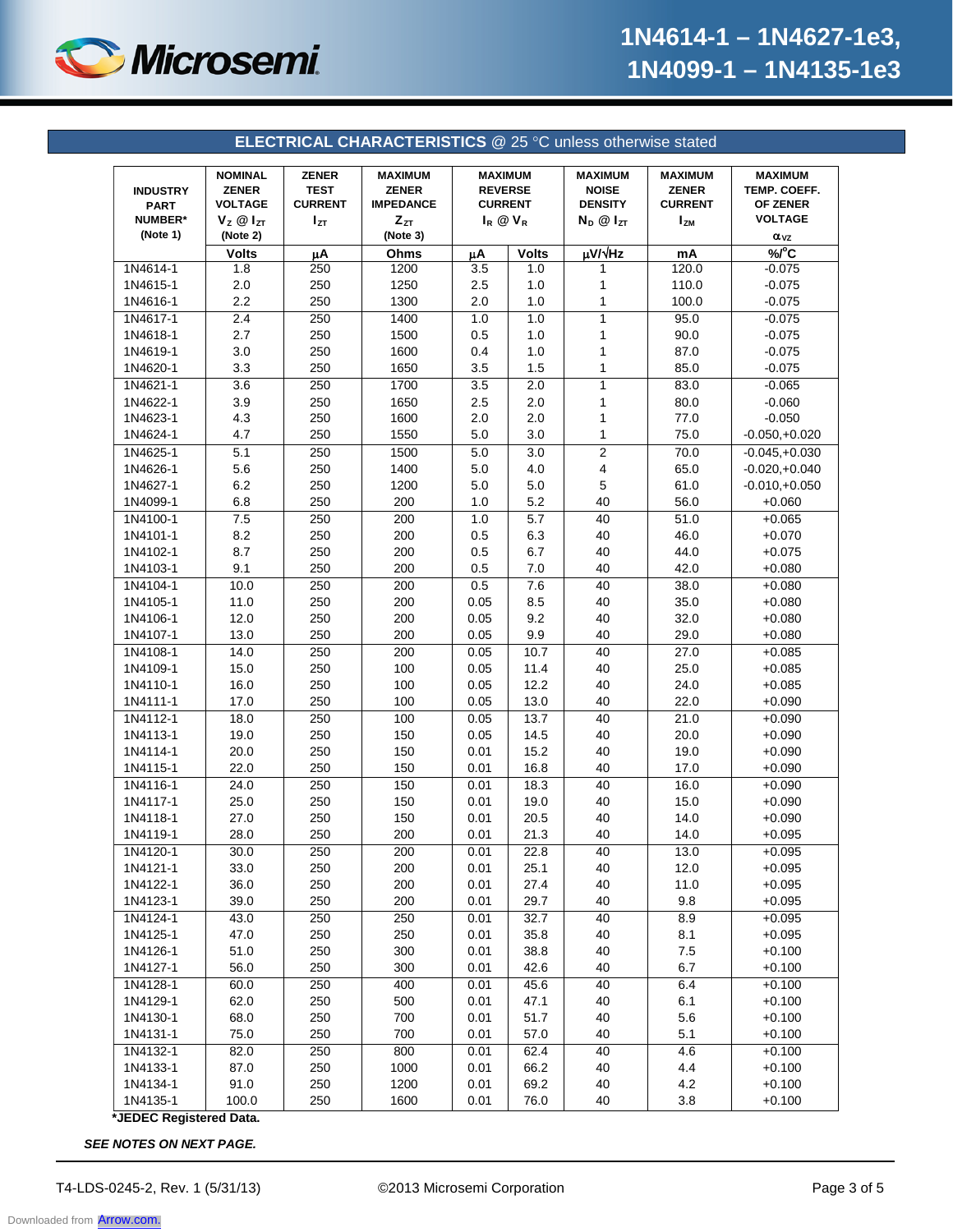

- NOTE 1: The JEDEC type numbers shown in the prior table have a standard tolerance of +/-5% on the nominal Zener voltage. Vz is measured with the diode in thermal equilibrium (still air) at 25 °C.
- NOTE 2: Zener impedance is derived by superimposing on I<sub>ZT</sub> a 60 Hz rms ac current at 10% of I<sub>ZT</sub> (25 µA). See MicroNote 202 for Zener impedance variation with different operating currents.
- **NOTE 3:** Based upon 400 mW maximum power dissipation at 25 ºC lead temperature, allowance has been made for the higher voltage associated with operation at higher currents.

**GRAPHS**







### **FIGURE 1 –** Noise Density Measurement Circuit

Noise density,  $(N_D)$  is specified in microvolt-rms per square-root-hertz. Actual measurement is performed using a 1 KHz to 3 KHz frequency bandpass filter at a constant Zener test current ( $I_{ZT}$ ) at 25 °C ambient temperature.  $N_D$  is calculated from the formula.



**FIGURE 3 –** Capacitance vs. Zener Voltage (Typical)